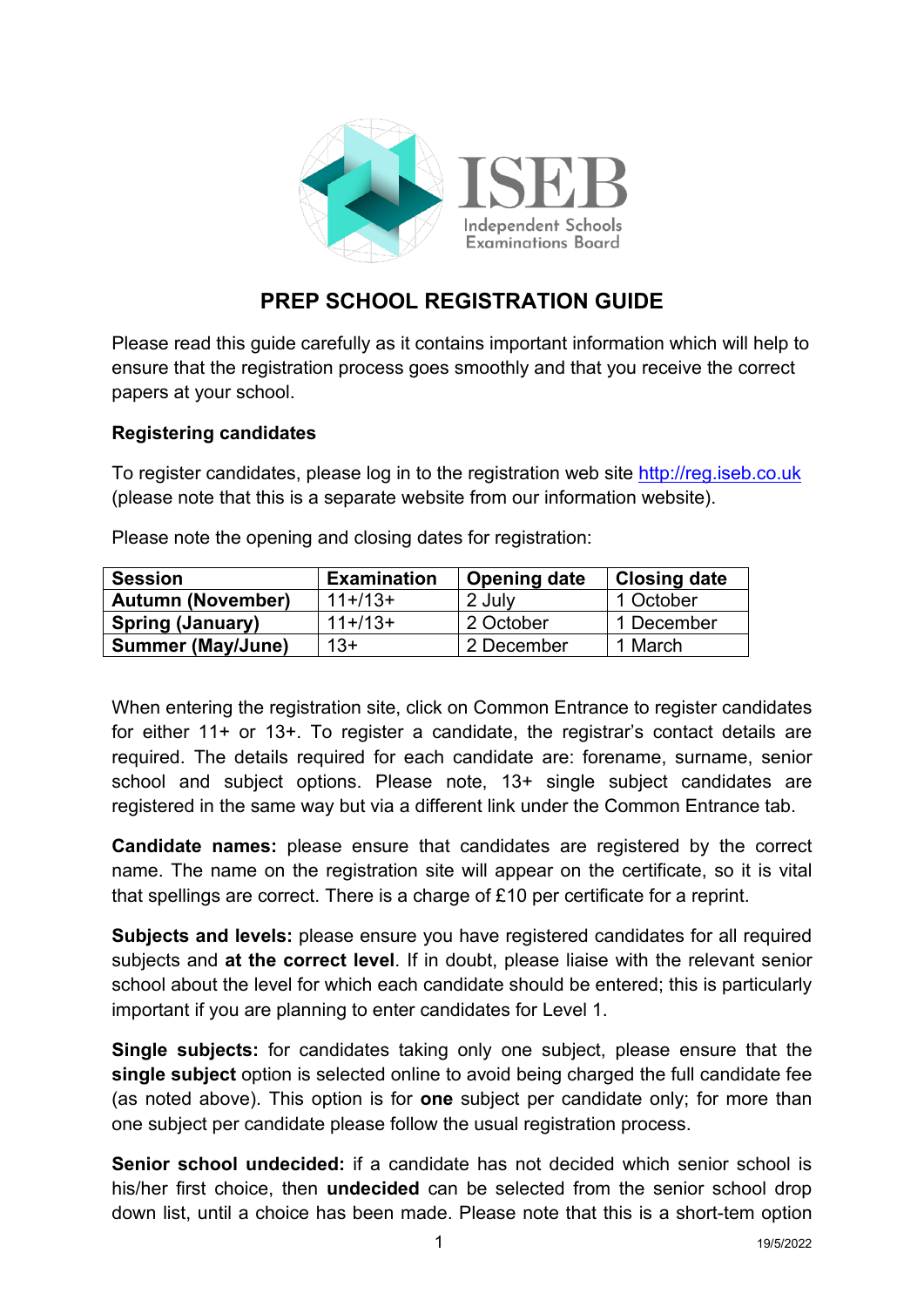and parents should be urged to make a decision before the closing date. The registration information should then be updated to ensure the correct senior school is listed and receives the necessary marking packs.

**Internally marked papers:** the Board expects all papers to be marked by the senior school for which a candidate is registered; however, if a candidate is sitting Common Entrance as part of an internal assessment process, the papers can be marked by the prep school using the mark schemes provided. In this case, the **internal marking** option should be selected from the senior school drop down list. A set of relevant marking papers will be dispatched to the prep school, for use only once the examinations have taken place.

**Senior school candidate registration list:** as soon as candidates have been registered, their names will appear immediately on the relevant senior school list

**Amendments to registrations:** any amendments to registrations, including subjects, levels, senior school choices etc. should be made online up to and including the relevant examination closing date. Thereafter, please email any changes to ISEB at [enquiries@iseb.co.uk.](mailto:enquiries@iseb.co.uk) Please note, late fees will apply. For a breakdown of these fees, please visit our pages on [11+,](https://www.iseb.co.uk/assessments/common-entrance/at-11-for-schools) [13+](https://www.iseb.co.uk/assessments/common-entrance/at-13-for-schools) and [CASE](https://www.iseb.co.uk/assessments/common-entrance/case-for-schools) assessments as appropriate.

**Checking your registration list:** to check your registrations, simply log in to the registration website at any time and click on the relevant examination. The names listed on the screen are the candidates you have registered.

**Late registrations:** all schools should adhere strictly to the closing dates for registrations; in exceptional circumstances, when the closing date for registrations has been missed, a one day late pass may be issued to allow registrations to be completed online that day. Please note that late fees will apply. For a breakdown of these fees, please visit our pages on  $11+$ ,  $13+$  and [CASE](https://www.iseb.co.uk/assessments/common-entrance/case-for-schools) assessments as appropriate.

#### **FURTHER INFORMATION**

**Quantity of papers sent:** papers are despatched on a per candidate basis only.

**Examination paper despatch:** papers are despatched by Parcelforce approximately two weeks before the examination. Overseas papers are despatched by DHL.

**Receipt of examination papers: it is essential to check the contents upon delivery**. The packing list will show all the examination papers which have been sent to you and you should check that the list is correct and that the packs correspond with it. If you have any concerns over the contents listed on the packing list, please [contact](http://www.iseb.co.uk/Contact-Us) ISEB immediately**.**

**The examination packs should remain sealed until the day of the examination and should be stored securely.** Please ensure that administration staff inform the